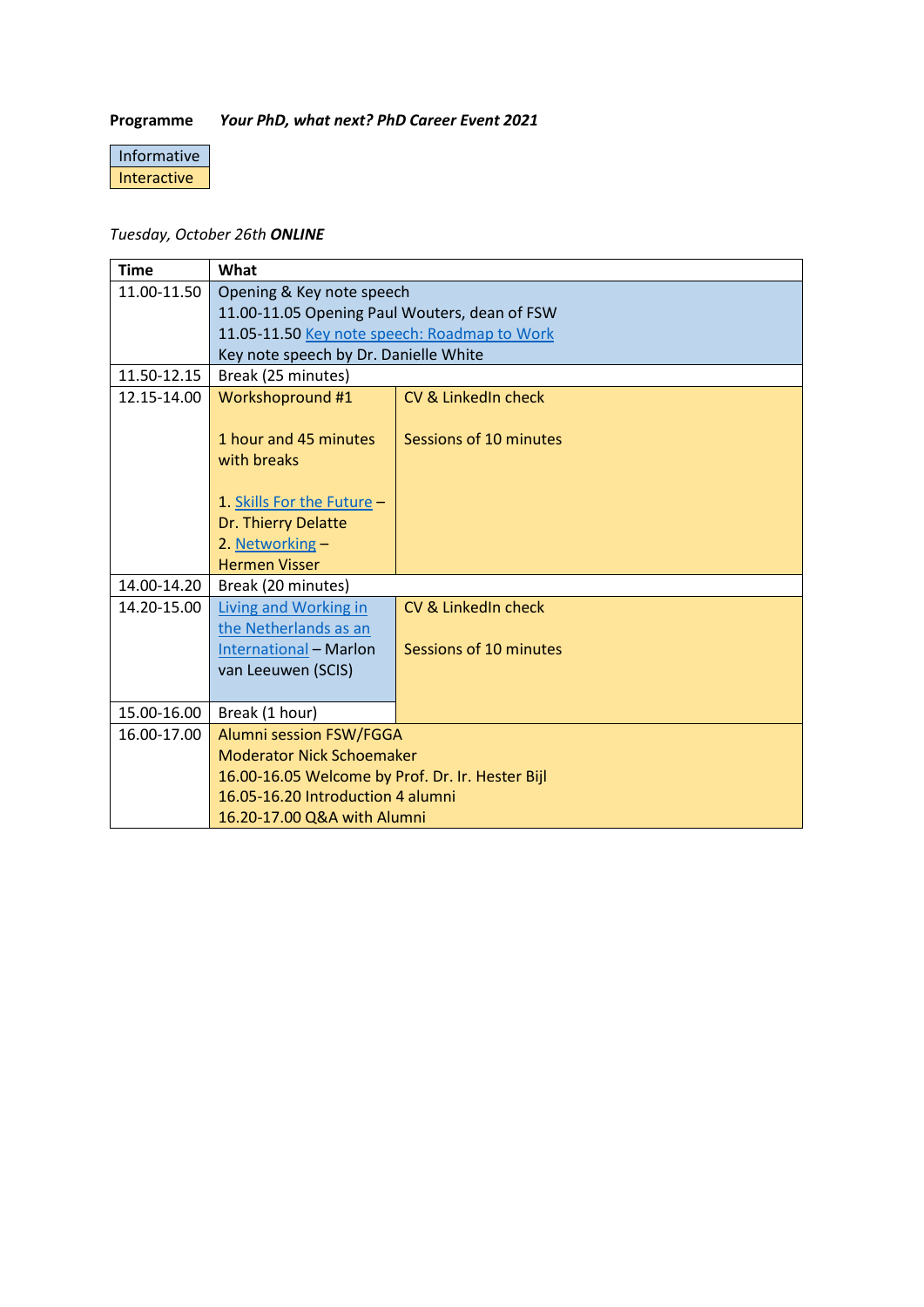## *Wednesday, October 27th ONLINE*

| <b>Time</b> | What                                                                     |                        |  |  |  |
|-------------|--------------------------------------------------------------------------|------------------------|--|--|--|
| 11.00-      | <b>Career Opportunities After Your PhD</b>                               |                        |  |  |  |
| 11.45       | Academic Transfer - Els van der Borght                                   |                        |  |  |  |
|             |                                                                          |                        |  |  |  |
| $11.45 -$   | Break (15 minutes)                                                       |                        |  |  |  |
| 12.00       |                                                                          |                        |  |  |  |
| 12.00-      | Alumni lunch session FGW/ARCH                                            |                        |  |  |  |
| 13.00       | <b>Moderator Nick Schoemaker</b>                                         |                        |  |  |  |
|             | 12.00-12.15 Introduction 4 alumni                                        |                        |  |  |  |
|             | 12.15-13.00 Q&A with Alumni                                              |                        |  |  |  |
| 13.00-      | Break (15 minutes)                                                       |                        |  |  |  |
| 13.15       |                                                                          |                        |  |  |  |
| $13.15 -$   | Workshopround #2                                                         | CV & LinkedIn check    |  |  |  |
| 15.00       |                                                                          |                        |  |  |  |
|             | 1 hour and 45 minutes with                                               | Sessions of 10 minutes |  |  |  |
|             | <b>breaks</b>                                                            |                        |  |  |  |
|             | 1. Your Next Step: How to                                                |                        |  |  |  |
|             | <b>Make the Right Career Step</b>                                        |                        |  |  |  |
|             | - Marion Miezenbeek                                                      |                        |  |  |  |
|             | 2. Mental Fitness - Maurits                                              |                        |  |  |  |
|             | <b>Koster</b>                                                            |                        |  |  |  |
|             | 3. Skills For the Future - Dr.                                           |                        |  |  |  |
|             | <b>Thierry Delatte</b>                                                   |                        |  |  |  |
| 15.00-      | Break (10 minutes)                                                       |                        |  |  |  |
| 15.10       |                                                                          |                        |  |  |  |
| $15.10 -$   | Career Trajectories of PhDs - Inge van der Weijden                       |                        |  |  |  |
| 15.50       |                                                                          |                        |  |  |  |
| 15:50-      | Break (10 minutes)                                                       |                        |  |  |  |
| 16:00       |                                                                          |                        |  |  |  |
| 16:00-      | Extra workshop round                                                     |                        |  |  |  |
| 17:45       | 1 hour and 45 minutes with breaks                                        |                        |  |  |  |
|             | 1. Your Next Step: How to Make the Right Career Step - Marion Miezenbeek |                        |  |  |  |